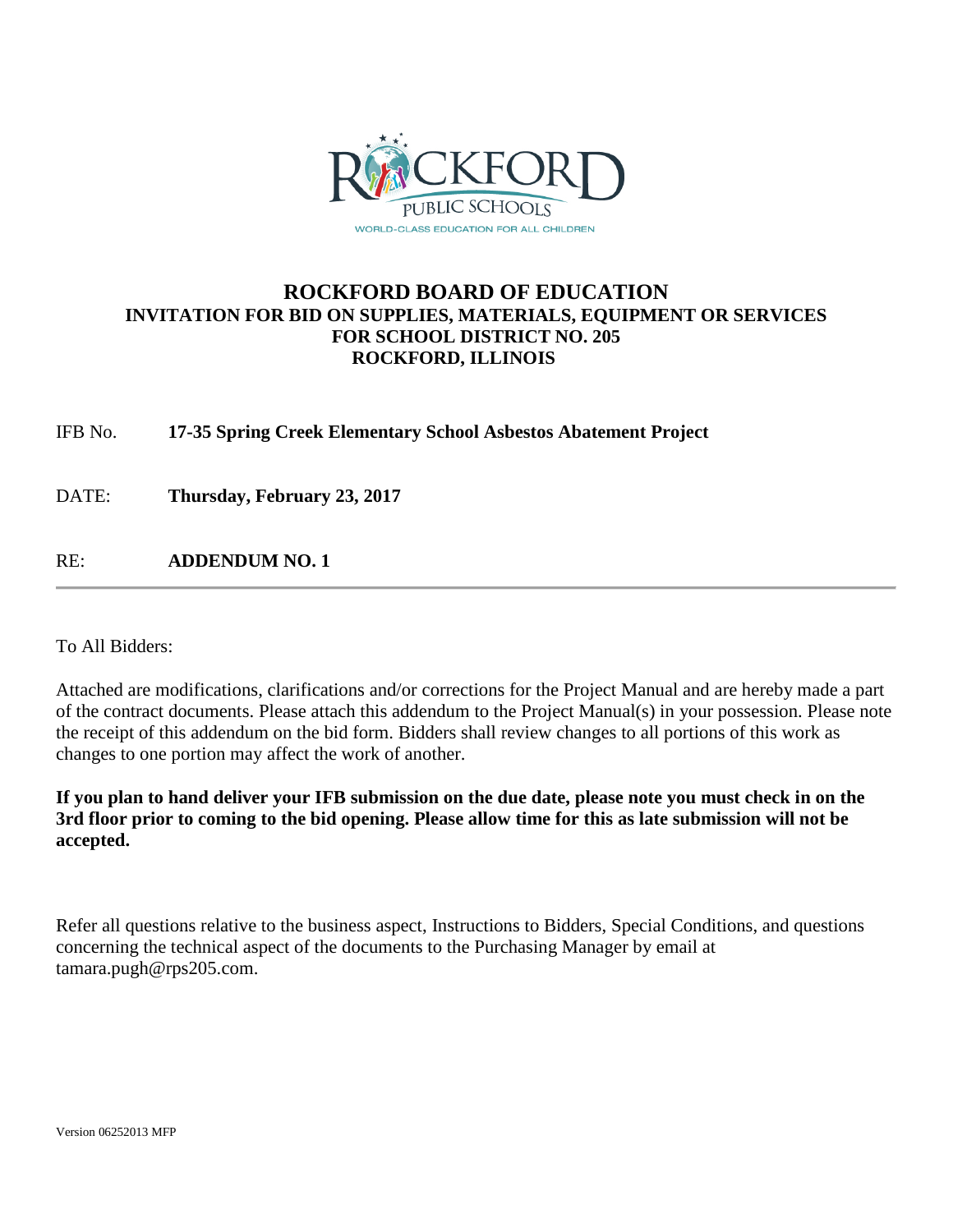# **AGENDA**

# **MANDATORY PRE BID MEETING Rockford Public School District #205 Asbestos Abatement at Spring Creek Elementary School**

LOCATION: Spring Creek Elementary School 5222 Spring Creek Ave., Rockford, Illinois 61114 PRE-BID DATE & TIME: February 21, 2017 @ 3:30 pm

## **A. INTRODUCTION**

1. Meeting Sign-in Sheet

Abatement Bid Documents – Abatement Project Manual Date February 8, 2017

- 2. Date / Time / Place of Bid Opening
	- \* Bids Due on Thursday March 2, 2017 @ 2:00 pm 501 7th Street- 6th Floor Conference Room Rockford, Illinois 61104
		- \* Refer to specifications front end documents for additional information

|    | 3. Owner: Rockford Public School District #205 |                |                         |
|----|------------------------------------------------|----------------|-------------------------|
|    | a. Tamara Pugh, RPS Dist. #205                 | (815) 966-3096 | Tamara.pugh@rps205.com  |
|    | <b>Purchasing Dept</b>                         |                |                         |
|    | b. Guy Carynski . RPS Dist. #205               |                |                         |
|    | <b>Environmental Coordinator</b>               | (815) 490-4106 | Guy.carynski@rps205.com |
|    |                                                |                |                         |
| 4. | <b>Environmental Consultant:</b>               |                |                         |
|    | Carnow Conibear & Assoc., Ltd.                 |                |                         |
|    | a. Mr. Daniel Juneau                           | (312) 762-2935 | Djuneau@ccaltd.com      |
|    | b. Mr. Douglas McCormick                       | (312)-762-2919 | DMcCormick@ccaltd.com   |
|    |                                                |                |                         |

## **B. BID PROCEDURES**

- 1. Bid Due Date/Time: Thursday March 2, 2017 @ 2:00 pm
- 2. Bid RFI Procedure Email Only All correspondence MUST be sent to Tamara Pugh.
- 3. Last RFI accepted on 4:30 pm on February 27, 2017.
- 4. Last Addendum issued no later than 4:30 pm on February 28, 2017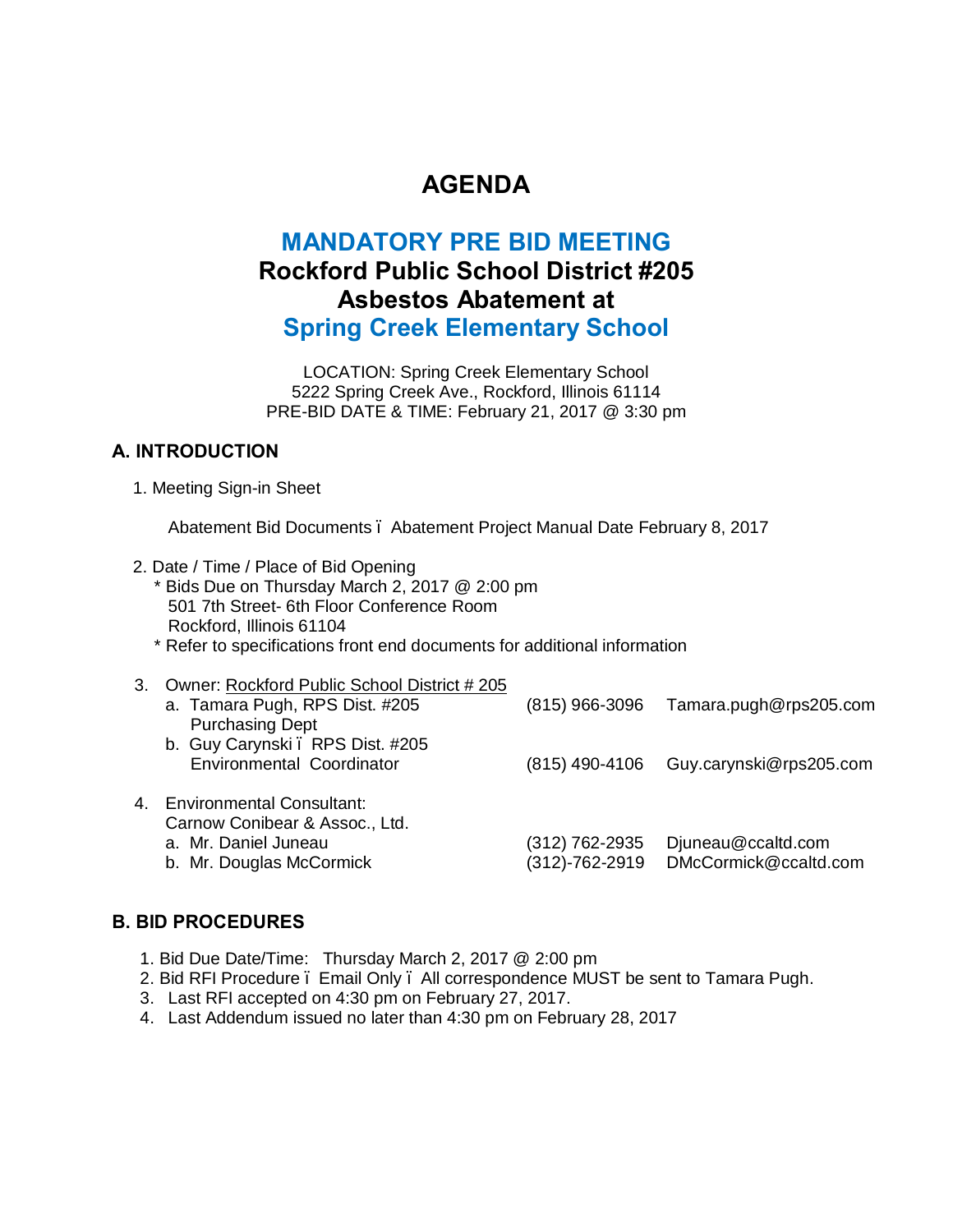# **AGENDA**

# **MANDATORY PRE BID MEETING Rockford Public School District #205 Asbestos Abatement at Spring Creek Elementary School**

## **B. BID PROCEDURES (continued)**

- 5. Bidding Requirements
	- a. Bid Form
		- \* Base Bid Comprehensive of All Work detailed in Asbestos Abatement Project Manual
		- \* Alternates Not Applicable
		- \* Unit Prices Not Applicable
- 6. 5% Bid Bond or a Cashier & Check MUST Accompany the Bid NOTE: Bid Bond or Cashier & Check made payable to the Owner
- 7. Performance & Payment Bond Required 100% of Contract Award Submit Bonds promptly after Project Award
- 8. Requirements if ANY conflict between the plans and specifications and/or the project requirements – Submit RFI to Purchasing NO LATER February 27, 2017 @ 4:30 pm.
- 9. Addenda Status No Addenda issued as of February 21, 2017
- 10. Faxed/Emailed Bids Will **NOT** Be Accepted
- 11. Nothing stated at the Pre-Bid meeting or any verbal/email/fax communication from anyone will change the project documents, unless Addendum is issued by RPS 205
- 12. Utilize Checklist to ensure responsive Bid. All documentation must be present for your bid to be considered responsive.

## **C. APPROXIMATE BID SCHEDULE**

| * Board Meeting |  |  | 3/14/17      |
|-----------------|--|--|--------------|
| $\mathbf{r}$    |  |  | $-11 - 11 -$ |

\* Award Letter Issued 3/15/17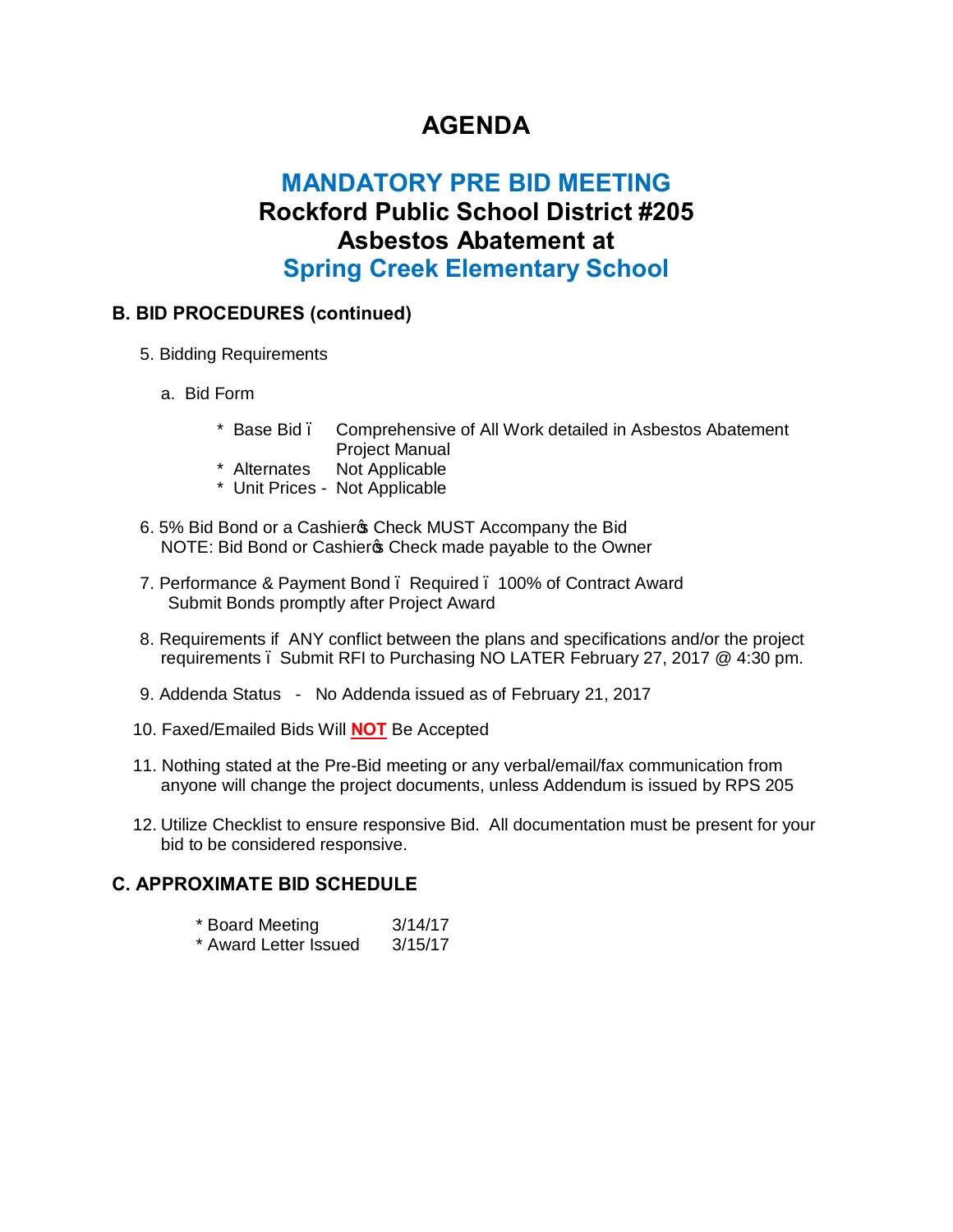# **AGENDA**

# **MANDATORY PRE BID MEETING Rockford Public School District #205 Asbestos Abatement at Spring Creek Elementary School**

#### **D. PROJECT OVERVIEW**

Project Scope – Asbestos Abatement

REMOVAL AND DISPOSAL OF ASBESTOS CONTAINING FLOOR TILE, MASTIC AND ANY OVERLYING CARPET (ALL LAYERS)

#### **E. APPROXIMATE ABATEMENT SCHEDULE**

Spring Creek West Corridors and Classroom 28 June 5 thru June 9 (1 Week) Priority Start/Finish

Spring Creek Center Building and East Corridor June 5 thru June 16

Spring Creek Library and Classroom 13 June 5 thru June 20

#### ALL WORK COMPLETE BY JUNE 20

#### **E – OTHER**

Other (See Drawings for Details) Contractor Parking Requirements Staging / Material Storage Requirements Access / Use of Building and/or Site Use of Utilities . Power & Water Dumpster location and requirements Working on Site (Site Noise, Safety, Hours Requirements)

## **F. GENERAL QUESTIONS**

**G. WALK THRU**